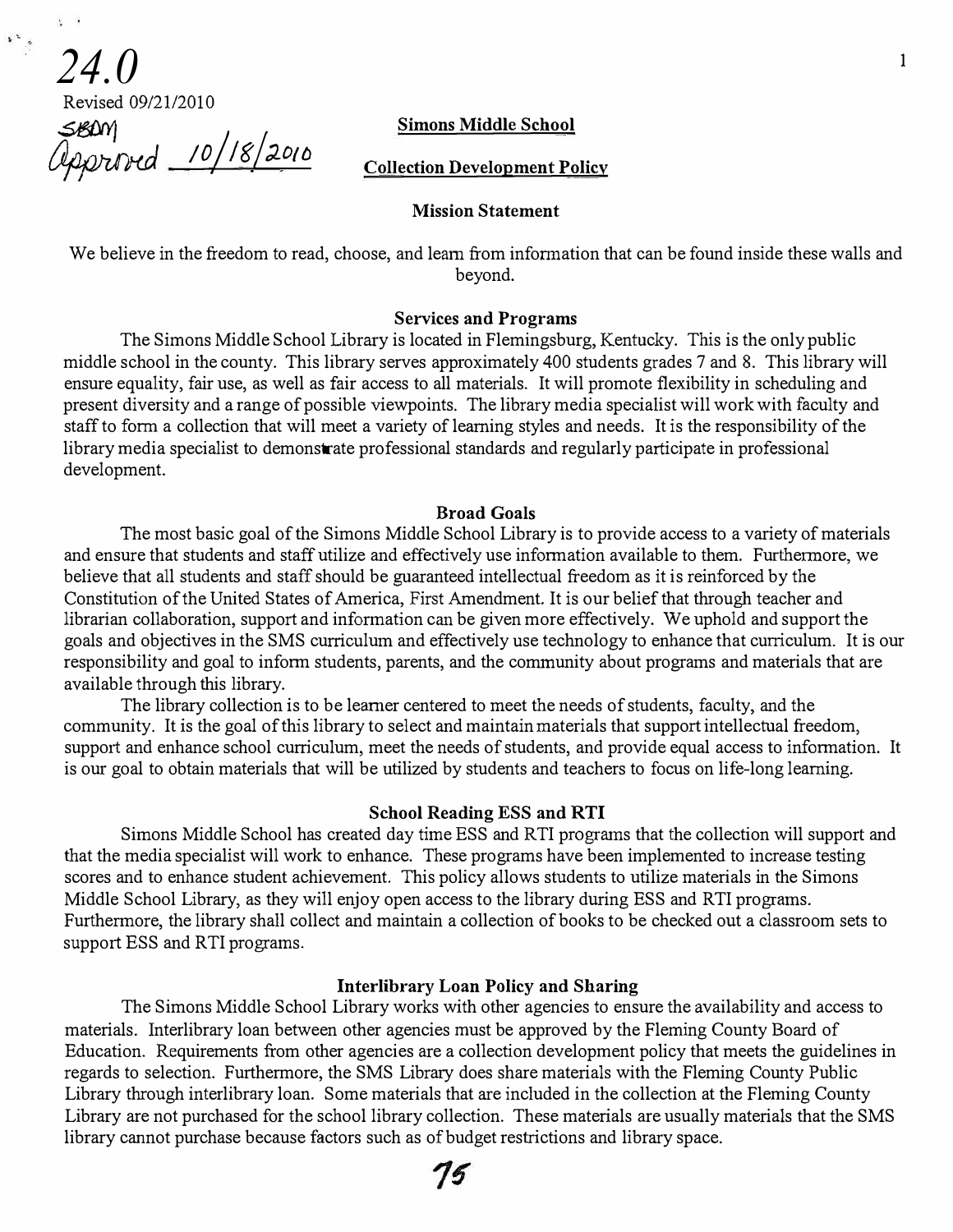## The Collection and General Collection Development

The collection at the Simons Middle School Library has approximately 7,800 (7,000) books, 40 DVDs, 242 (100) videos, 71 (50) audio books, 36 (25) magazines, and 2 (4) newspaper subscriptions, and 1,000 paperback books. Each year the collection grows by approximately 150 books, 15 audio books, and possibly subscriptions to databases, magazines, and newspapers. The collection houses a large amount of reading materials at the youth reading level and elementary reading level. Students also have access to some materials that are considered Young Adult Materials as well as a small collection of diverse resources including games, picture books, graphic novels, Spanish Language Materials, etc.

When selecting materials for the collection the reading levels of students are considered as well as the demand for the materials in regards to curriculum, a variety of sources that include different viewpoints, reading for understanding, and reading for enjoyment. Other general collection guidelines that are considered are making sure that materials promote differentiation of learning styles, replacing lost or stolen items that are popular among students and faculty, exhibiting interesting materials, selecting materials that are challenging, and purchasing new materials as needed.

#### **Chronological Coverage**

The materials included in the library collection are considered by the current media specialist to be very old in regards to publication. The plan for the next 10 years in the SMS library is to refresh the collection with a variety of new materials that will ensure that the needs of students and faculty are met. The collection weeding policy has been revised to remove materials that are considered out of date in that they provide inadequate information or are damaged beyond repair. Some publications that are retained in the collection that are considered older resources will only be kept if they are adequate sources of knowledge and have accurate information.

In the last two years at SMS the library collection has been dramatically transformed by the Laura Bush Foundation for America's Libraries Grant. The average age of the collection has increased and should continue to do so as materials that are out of date are removed.

#### Languages

The SMS Library has a very small amount of Spanish learning resources. Collaboration with both the ELL Staff and students who are English Language Learners should occur prior to ordering materials for ELL students. The library collection also includes a small number of resources that are aides for learning other languages including French, Japanese, Chinese, and German. There are more Spanish materials selected each year due to the demographics of the school and the community.

## **Multiple Copies**

The decision to purchase multiple copies of materials is based on the demand of the material at the SMS library. When deciding to purchase multiple materials it is taken into consideration the copies obtained by the public library as well as the Simons Middle School Library. If a resource is in high demand, the decision to purchase multiple copies is the decision of the school library media specialist. The works of popular authors and materials that are used heavily during the year for curriculum-based projects are the most commonly duplicated resources in the library. As budgeting allows the SMS library works to ensure multiple copies of materials that are frequently checked out and are considered popular among students and faculty are purchased.

It is an ongoing goal of the library program to begin purchasing at least one classroom set of books each year. Teachers need these materials in RTI and ESS programs. The demand for classroom sets of books at SMS is high. It should also be taken into consideration each year to purchase materials for teachers to use.

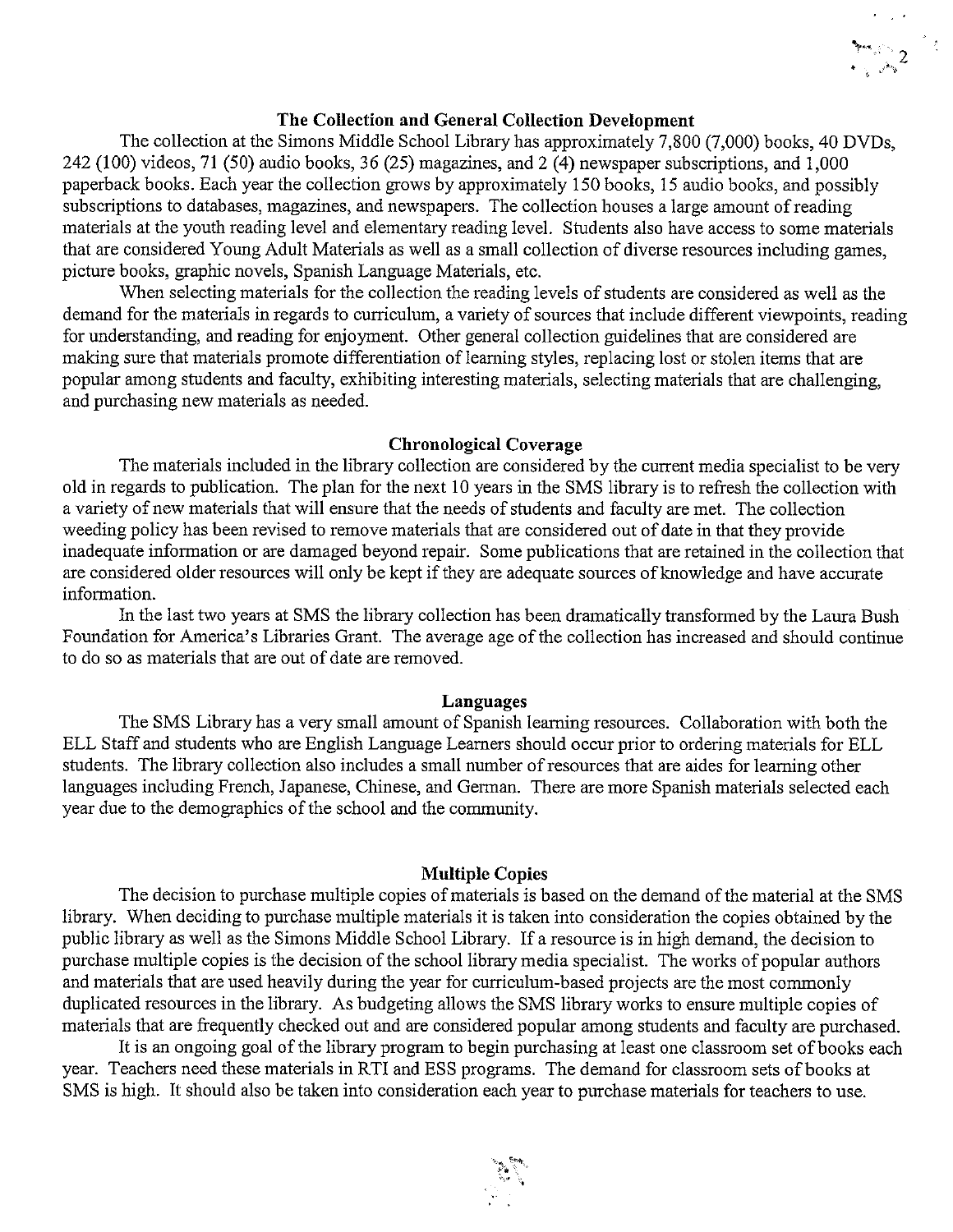#### **Formats**

The Simons Middle School Library collects the following formats: books, periodicals, newspapers, sound recordings, videotapes, software, DVD's, CD-ROM's, Playaway's and online databases. The library has no collection of microfilm and a very small collection of photo slides. Most materials purchased for the library should be hard-back or library bound to ensure their use for years to come. The majority of books in the SMS library are hardback books or library bound, approximately 30% of the books in the collection are paperback.

Various other formats of materials are purchased to meet the needs of the student body; the need for specialized materials should be discussed with the media specialist. Through interlibrary loan, several large print materials can be obtained as well as small collection of brail materials. Every year the formats are accessed by the library media specialist, teachers, and special education teachers in the school and district to ensure the needs of IEP students can be met.

## **Selection of Materials and Resources**

The materials selected for the Simons Middle School Library should meet and follow the following criteria:

- $\bullet$ Reinforce the mission statement of the library, school, and district.
- Should be accurate and authentic.  $\bullet$
- Should be culturally diverse and promote diversity.
- Be age and grade level appropriate.
- Reinforce the objectives in the curriculum.  $\bullet$
- Provide a variety of different viewpoints.
- Have educational value.  $\bullet$

 $\mathbf{y}(\mathbf{V})$  .

- Promote differentiation of learning styles.
- Be attractive and enjoyable to the students and faculty.
- Promote literacy and life-long learning.  $\bullet$
- It is recommended but not required that materials should be reviewed by a Professional Review Journal (i.e. School Library Journal, Booklist, etc).

## **Responsibility for Selection**

The Simons Middle School Library Media Specialist is the expert when materials are considered for collection. However, the media specialist acts as the guide to selection and works in collaboration with teachers, special education teachers, and others in the learning community to make purchasing decisions. Attached to this document is a form that parents, students, and others may file out to have materials considered for selection. When materials are ready for purchase the final purchase order must be approved by the school superintendent.

## **Gifts and Donations Policy**

Gifts and donations are accepted by the Simons Middle School Library. However, donated materials or gifted materials must go under the same selection policy as all other materials that are added to the collection. Gifts that are considered inappropriate or unacceptable will be respectfully declined.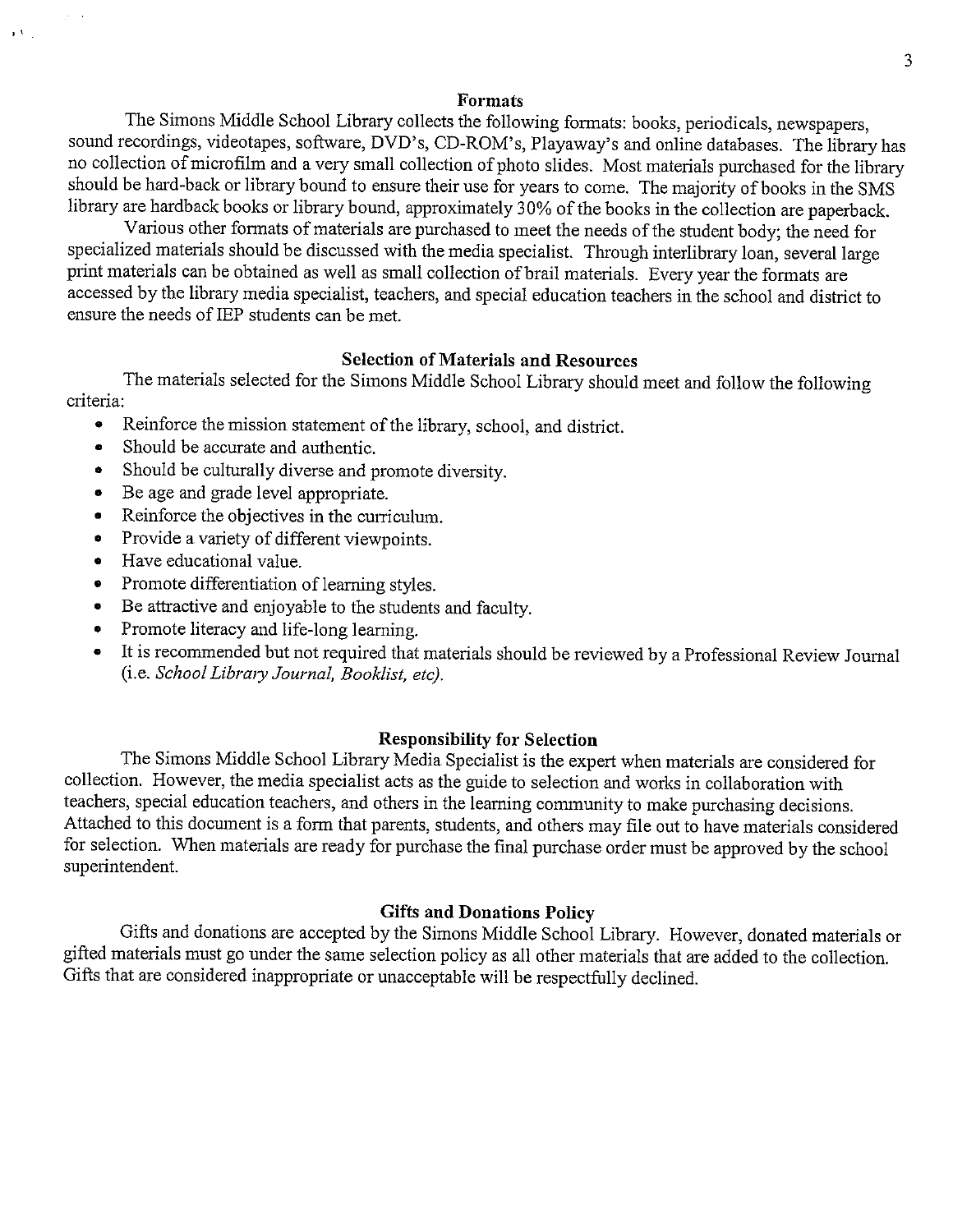#### **Vendors**

The following is a list of vendors commonly used by the Simons Middle School Library when ordering materials. Other vendors can and should be used as necessary.

Follett

1340 Ridgeview Drive McHenry, Illinois 60050 Telephone: 1-888-511-5114 Fax: 1-800-852-5458 Customer Service: 1-800-435-6170 Web Site: fir.follett.com

Perma Bound 617 East Vandalia Road Jacksonville, IL 62650-3599 Telephone: 1-217-243-5451 Fax: 1-217-245-2105 E-mail: perma-bound@worldnet.att.net Web Site: www.perma-bound.com

#### **BTSB**

1800 West Morton Jacksonville, IL 62650 Telephone: 1-800-637-6586 Fax: 1-800-747-2872 Web Site: www.btsb.com

#### **Brodart**

Clinton County Industrial Park 100 North Road, P.O. Box 300 McElhattan, PA 17748 Telephone: 1-800-265-8470 Fax: 1-800-363-0483 Web Site: www.brodart.com

Highsmith

W5527 Highway 106 P.O. Box 800 Fort Atkins, WE 53538-0800 Telephone: 1-800-558-3899 Fax: 1-800-835-2329 Web Site: www.highsmith.com

#### **EBSCO**

P.O. Box 1943 Birmingham, AL 35201-1943 Telephone: 1-205-991-6600 Fax: 1-205-995-1636 Web Site: www.ebsco.com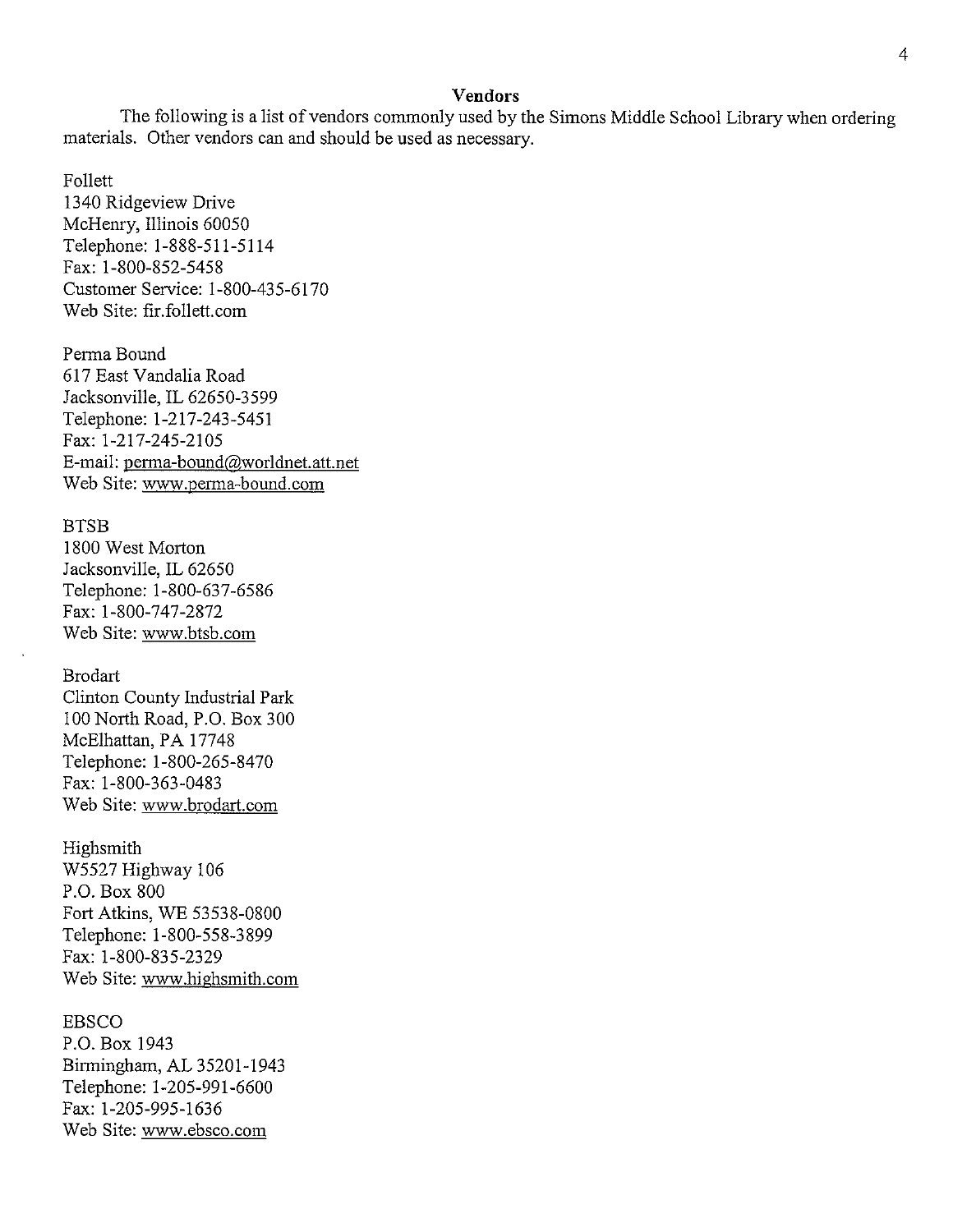The Library Store, Inc. 112 E. South St Tremont, IL 61568 Phone: 1-800-548-7204 Fax: 1-800-320-7706 Website: www.thelibrarystore.com

 $\mathbf{y} \in \mathbf{X}$  .  $\mathbf{y}$ 

Office Depot 2200 Old Germantown Rd. Delray Beach, FL 33445 1-800-GO-DEPOT Website: www.officedepot.com

#### **Preservation and Maintenance**

It is the responsibility of the library media specialist at Simons Middle School to educate students and staff on preservation of the collection. Reasonable steps should be taken to ensure the materials in the library are kept in good condition. Materials should be kept away from directed heat and light, kept properly on shelves in the upright position when possible, stored in a climate-controlled environment with little exposure to heat and moisture, and handled with care and respect.

Materials should be repaired when possible; this is the responsibility of the media specialist. Non-acidic tape or glue may be used with care; book jackets should be laminated or covered with Mylar and attached firmly to books to prevent damage. Non-print materials and technologies should be maintained, dusted regularly, and fixed when necessary.

#### **Weeding and De-Selection**

De-selection and weeding are part of the library process. Staff members are asked throughout the year to help weed through the library collection in regards to their area of expertise. The library media specialist is responsible for weeding and deselecting materials each year before school begins. The following are reasons for de-selection:

- Material no longer meets the needs of the staff, students, and/or curriculum.
- Materials that are beyond repair or broken.
- Materials that are inaccurate, inappropriate, or provide incorrect or false information.
- Unused and unnecessary volume sets that are no longer used by students and staff.

#### **Challenged Materials**

When a material within the collection is challenged or a concern about a material is expressed it is the media specialist's job to consider the rights and needs of the citizen, and allow them to express their opinion. The process by which a citizen, parent, guardian, students, or member of the staff may challenge a material within the collection is included within the appendix of this document. The appropriate form labeled, "Request for Reconsideration of Instructional Materials," should be filled out and mailed to the address on the form. The complaint will then be considered by the school principal, in which a conference between the person filing the complaint, the media specialist, and the principal will be scheduled. If the issue cannot be resolved it will be taken to the Board of Education, the person filing report will be invited to the meeting to voice their concern over the material. The material will not however, be removed from the collection or shelf until a decision is made from the committee. After the committee or directors have made a decision it will be carried out.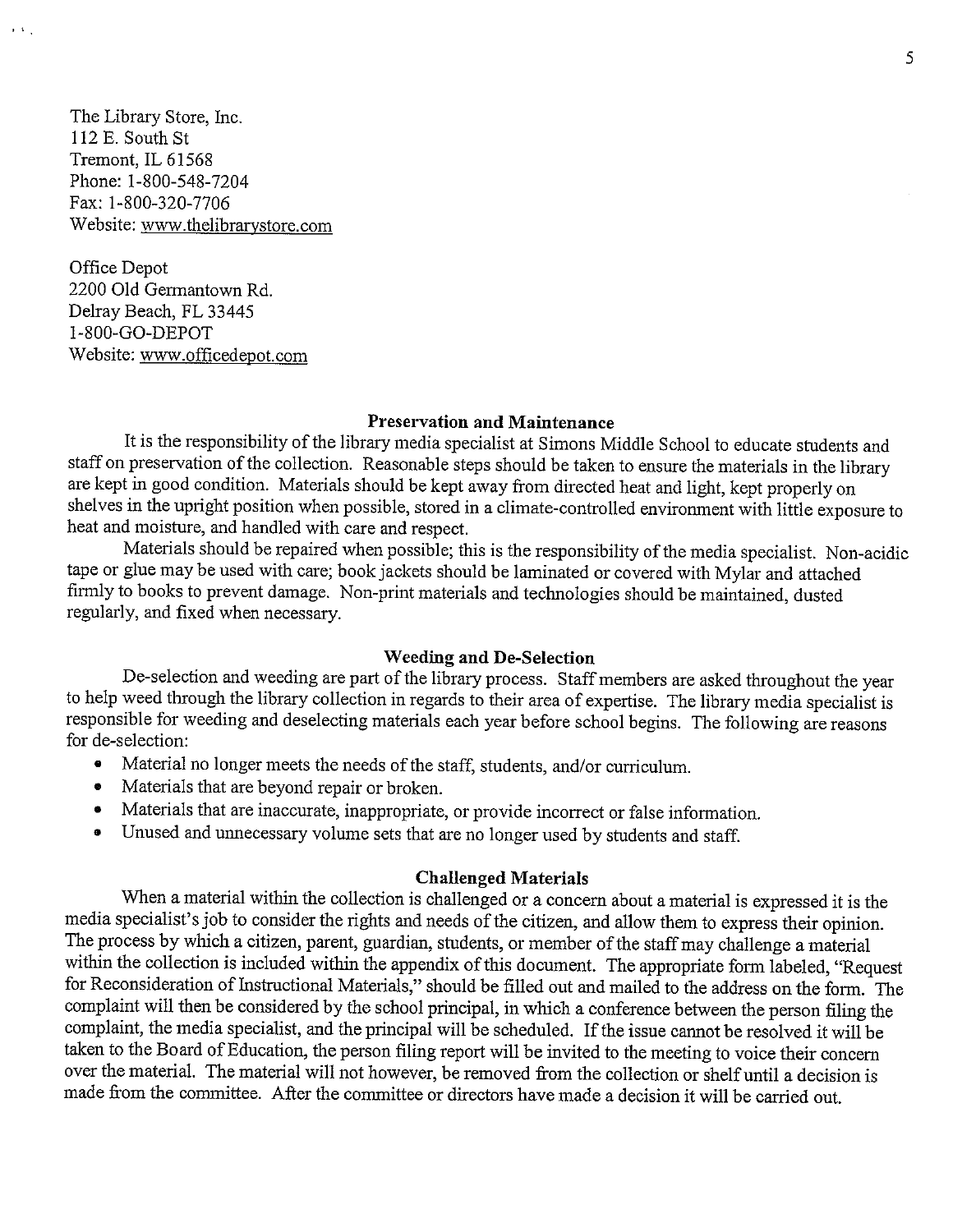## **Intellectual Freedom**

The United States Constitution guarantees intellectual freedom through the First Amendment. The Simons Middle School Library has adopted the American Library Association's Library Bill of Rights. When selecting resources and access to information the goal of this library is to:

- Allow information and materials that are diverse and use different viewpoints.
- Present, maintain, and select materials without bias.
- Follow the Collection Development Policy.
- Uphold the First Amendment right of all students and citizens.

## Copyright

This library strives to uphold the copyright laws. The following guidelines have been developed in correlation with the US Code:

- $\bullet$ School employees, students, and others must adhere to the Copyright Act of 1976, Title 17 of the US Code.
- School employees must conform to the Digital Millennium Copyright Act of 1998.
- Illegal copies of materials may NOT be used on school equipment.  $\bullet$
- The school principal will be responsible for establishing policies that enforce the copyright laws.
- The Fleming County School Board is responsible for enforcing and upholding copyright laws and policies.

## **Appendices**

- A. Simons Middle School Computer and Internet Student Use Agreement
- B. Fleming County School District Acceptable Use Policy
- C. Library Bill of Rights from the American Library Association
- D. Faculty Recommendation for Library Media Center Materials
- E. Parent and/or Student Recommendations for Library Media Center Materials
- F. Request for Reconsideration of Instructional Materials
- G. Bibliography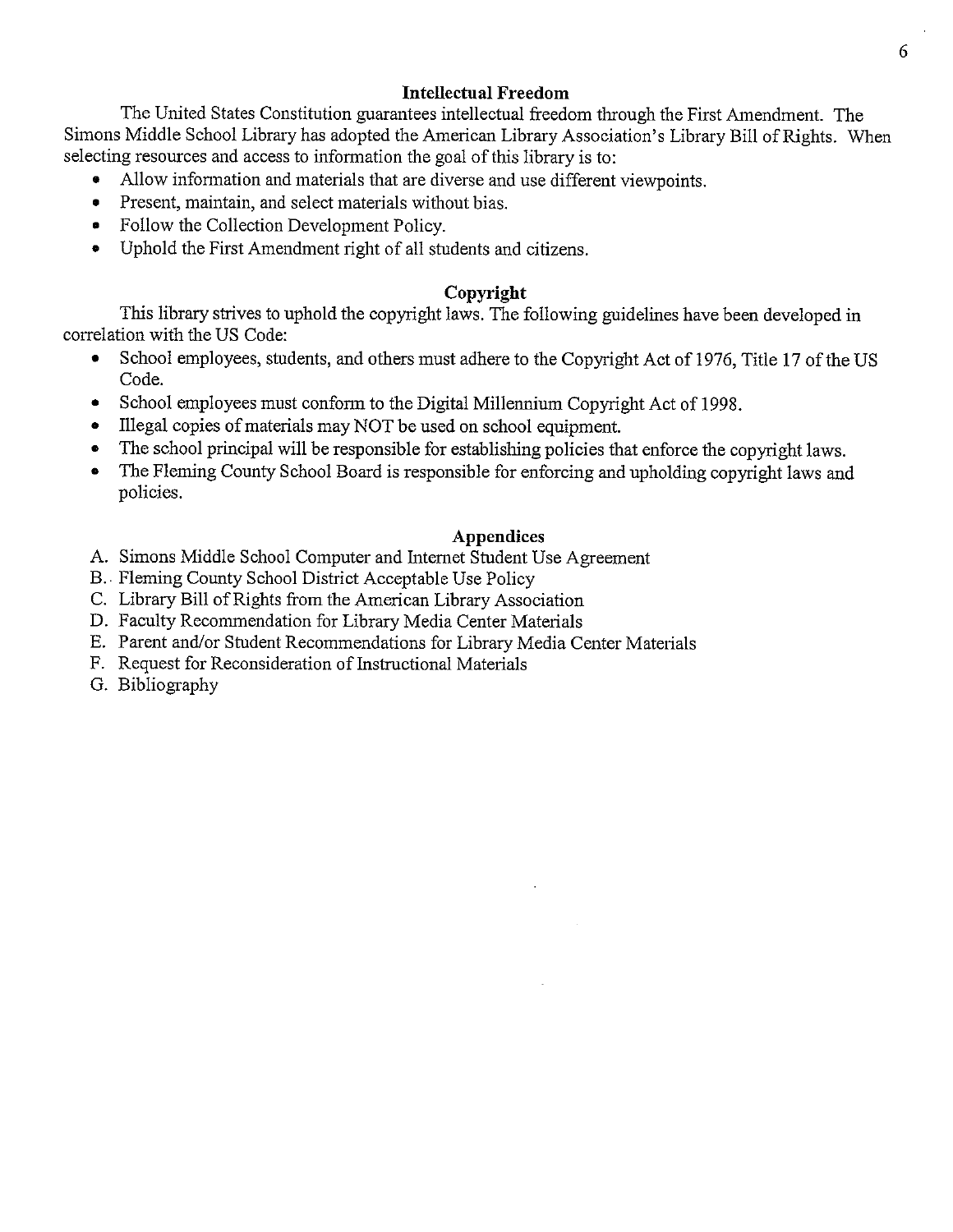## Policy Implementation, Evaluation, and Revision

This policy will be reviewed every three years by the Simons Middle School Library Media Specialist and the Simons Middle School Principal. The policy will be reviewed every five years by the Fleming County Board of Education. The action to adopt this policy should be recorded in the minutes of an official meeting and signed by the appropriate persons.

itney Shannon, Library Media Specialist

Lesia Eldridge, Principal

Mr. Tony Roth, Superintendant

Eddie Ward, Chairman, Fleming County Board of Education

 $\frac{16/21e}{\text{Date}}$ 

<u>/D.</u>

Date

Date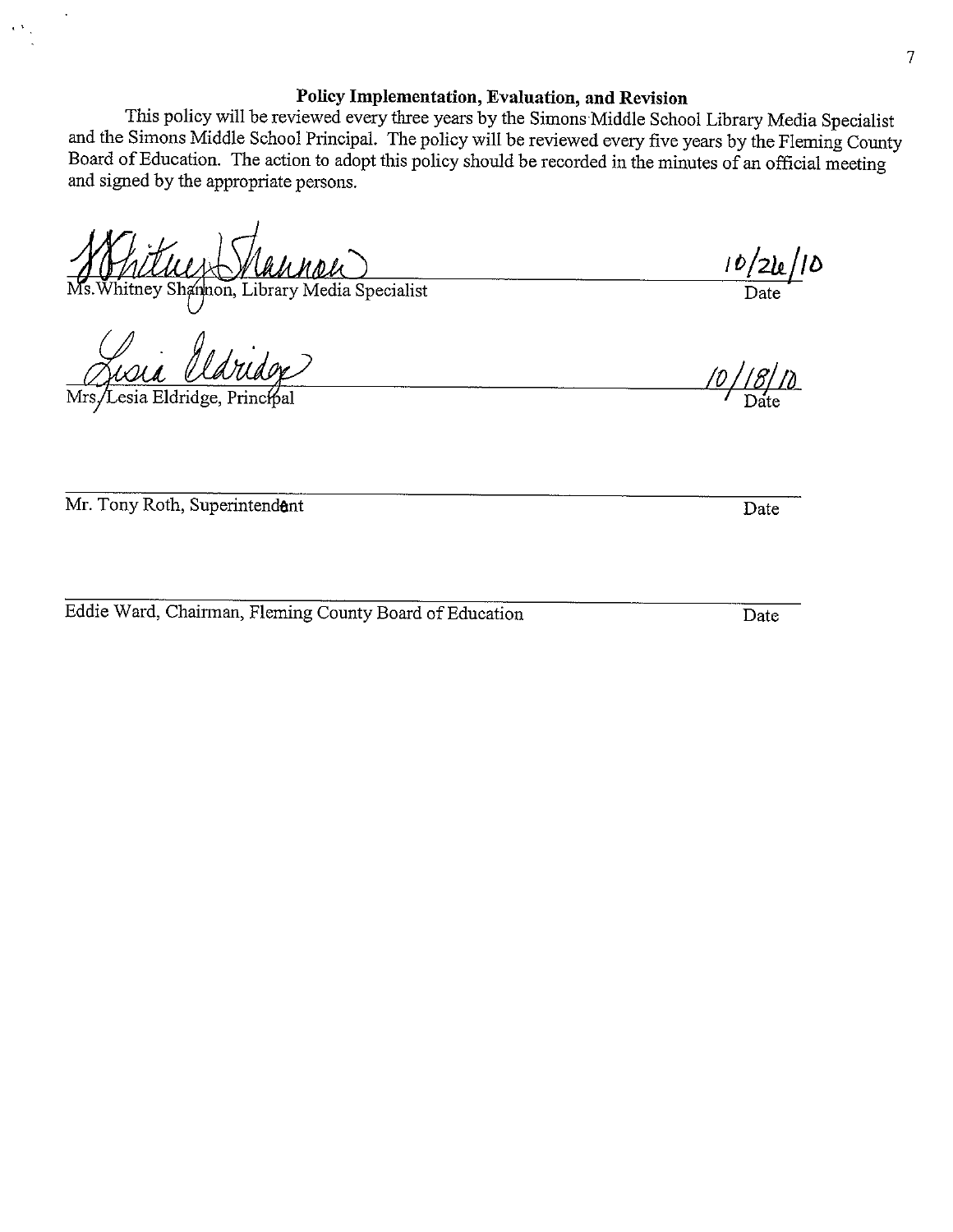## **Simons Middle School Computer and Internet Student Use Agreement**

The Fleming County Acceptable Use Policy is distributed to all students, parents/guardians, and staff at the beginning of the year. A signed agreement is contained in the student enrollment form each year and must be on file before access to the internet is available. The following agreement must be signed by all Simons Middle School Students and is kept on file in the media center at the beginning of each year before access to technology will be given.  $\mathcal{L} = \mathcal{L} \mathcal{L} = \mathcal{L} \mathcal{L}$ 

I understand that ...

- The use of the technology such as the internet and school computers is a privilege not a right that can be revoked.
- School computers and other technology may only be used for schoolwork.
- I am not permitted to access or create offensive, inappropriate, dangerous, or illegal material via the internet or using other technology.
- My school e-mail address and log-on information is for my use only and will not be given out to anyone to protect due to safety and privacy.
- Personal information about myself and others should not be given to anyone or any web-site on the internet to protect myself and others.
- If I access inappropriate information, I should immediately close the browser and alert the library media specialist or the teacher.
- I do not have the right to access any other files on the computer owned by the Fleming County Board of Education and will not change settings on the computer, and I will use the software authorized by the school.
- I will take care and cause no harm/damage any technology equipment.
- There will be no food or drinks allowed in the library media center or in the computer labs.  $\bullet$
- The only information that I will print out is for school related work/activities.
- I will respect all copyright guidelines and appropriately cite sources that I use on the internet, and  $\bullet$ understand the penalties for violating the copyright guidelines are severe.
- The Fleming County Board of Education monitors all material that is viewed on the schools network.  $\bullet$

I have read this agreement and understand the policies and rules set by the school in regards to using the internet and technology provided. I understand that if I do not follow policies, rules, and procedures outlined here and in the Acceptable Use Policy set by the Fleming County Board of Education, I could lose the privilege of using the schools technology resources. If I fail to honor this agreement, I understand that disciplinary action can be taken against me.

| <b>Student Name:</b> |  | Jate: |
|----------------------|--|-------|
|                      |  | .     |

Student Signature: Date: Date: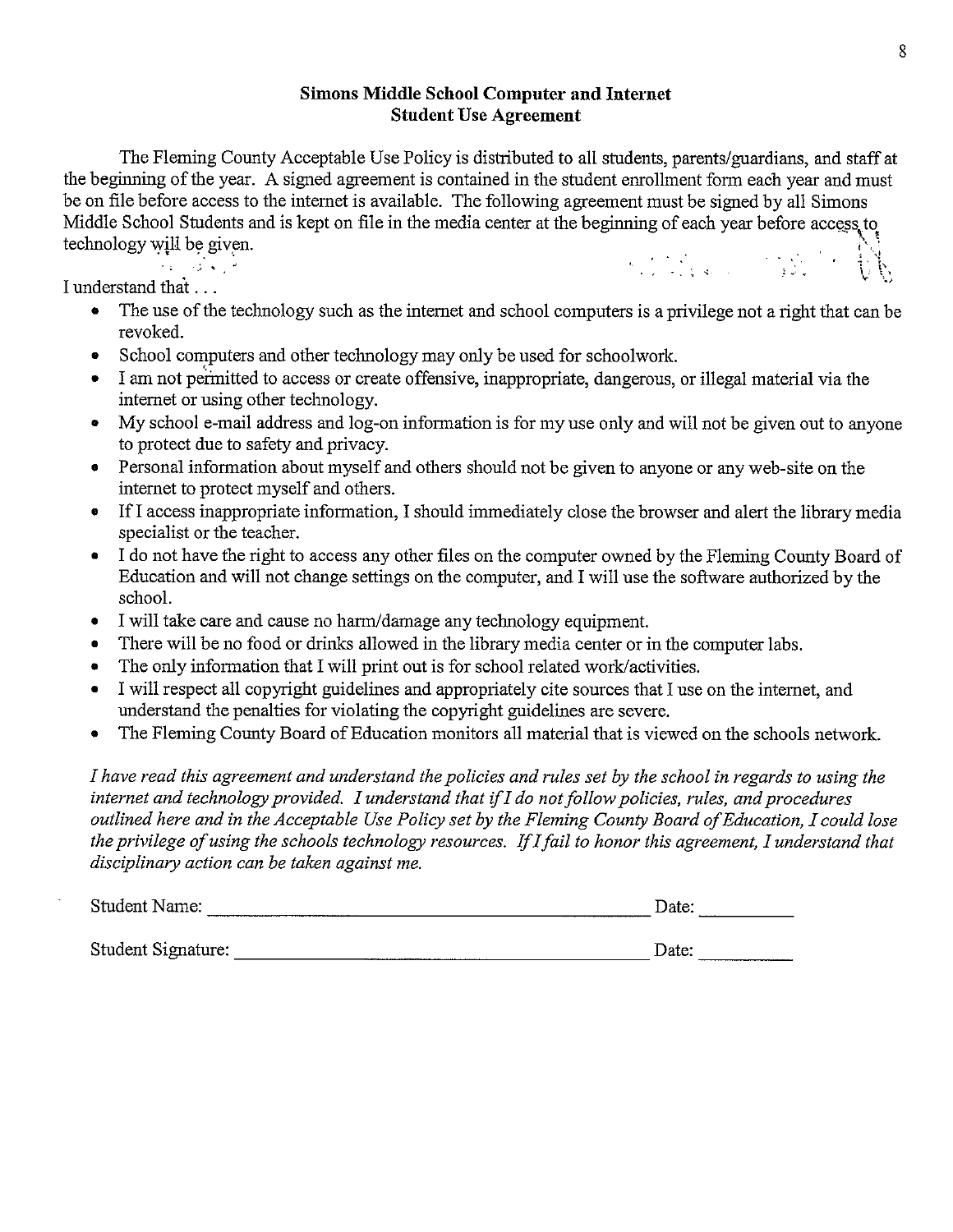# **Fleming County Schools**



#### **Access to Electronic Media**

## **Fleming County School District Acceptable Use Policy**

The Fleming County School District provides students and staff with a service called the Network. The Network is a computer service, which includes the use of computers, servers, software, Internet and E-mail. This Policy addresses the acceptable use of the Network. It also addresses the use of stand-alone computers, peripherals, telephone usage and other instructional technology equipment. All employees, students, parents/guardians or any other persons accessing the Network must sign the Acceptable Use Policy before direct access is provided.

In addition to providing students with the understanding and skills needed to use the Network and telephone services in an appropriate manner, the Fleming County School District:

- Reserves the right to monitor all activity on the Network.  $\bullet$
- Reserves the right to monitor computer use or lack of use.  $\bullet$
- Reserves the right to deny access of the Network to any individual.
- Shall establish procedures that will maximize the Network system security.
- Shall supervise student use of the Network and Telephones.

## The following standards for student and staff access to the Network will be as follows:

- Network access throughout the district is to be used only for instruction, research, school administration, and work related communications. District access is not to be used for private business.
- · Instructional staff will select and guide students on the appropriate use of Internet and instructional software on the Network.
- The district will be responsible for supervising network use. Auditing procedures are in place to monitor  $\bullet$ access to the network. School and district proxy servers will be continually monitored and updated in accordance with the federal legislation, Children's Internet Protection Act (CIPA: 47 U.S.C. 254), KY Senate Bill 230, and KY KAR 5:120.
- However, the district cannot continually monitor every communication and network session for every student and staff member beyond the scope of supervision defined in the user agreement.
- Internet access and supervision from outside the district premises is the responsibility of the parents or guardians.
- Users should not reveal their full name and personal information (address, phone number, financial information, social security number, etc.) or establish relationships with "strangers" on the network, unless the communication has been coordinated by instructional staff.
- Staff will not reveal a student's full name or post a picture of the student or the student's work on the  $\bullet$ Network with personally identifiable information unless the parent has given written consent.
- The content of any district web page is the responsibility of the sponsoring staff member who hosts the  $\bullet$ page.
- School-related clubs and organizations that wish to establish a web site must be a part of the school's  $\bullet$ web account.
- Non-instructional chat rooms may not be included on any school web account.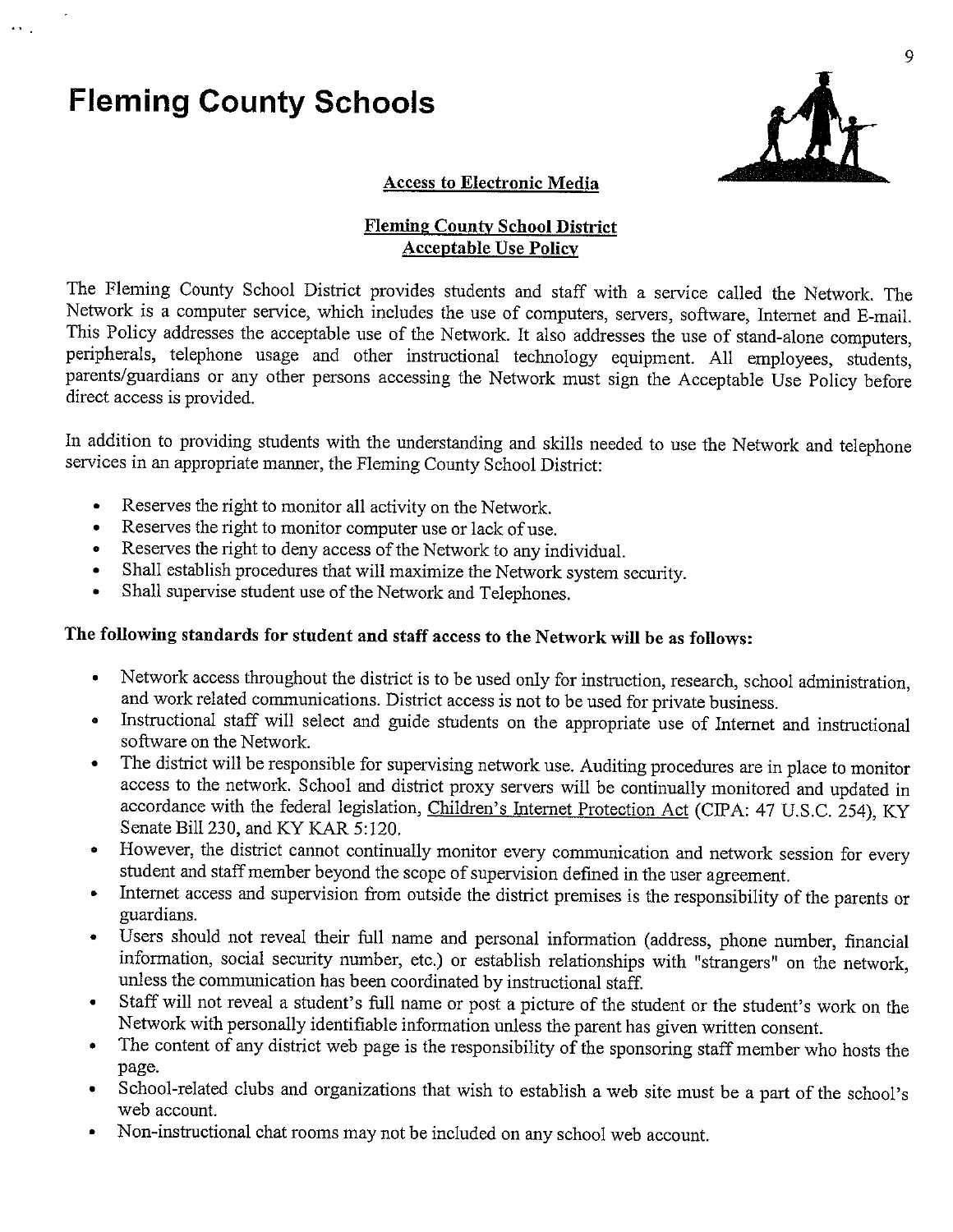- ۰ Be polite. The use of appropriate language shall not include vulgar or abusive messages.
- Attempting to disrupt communication on the network by creating or downloading computer viruses or destroying data of other users is a form of vandalism.
- Passwords are private. You are responsible for your password. Do not allow others to use your  $\bullet$ password. Do not use another user's password or trespass in folders, work or files of others.
- Use of the Network that offends or tends to degrade others will not be allowed.  $\bullet$
- Do not attempt to gain unauthorized access to resources and entities.  $\bullet$
- Do not install or use any unauthorized software or hardware to any district computer system or Network. This includes down loading games, music, videos, etc. Copyrights must be respected.
- Do not use the Network for any illegal activity, including violation of copyright or other contracts.
- Do not attempt to modify or remove computer equipment, software, or peripherals without proper  $\bullet$ authorization.
- Do not take actions, without authorization, which interfere with the access of others to information  $\bullet$ systems.
- Do not circumvent logon or other security measures. (McAfee, etc.)  $\bullet$
- Do not use proxy anonymmizer (proxy bypass) sites to circumvent network restrictions.  $\bullet$
- Streaming or downloading video or audio for non-educational purposes is strictly prohibited.  $\bullet$
- Do not use MUD (multi-user games) via the network.  $\bullet$
- Do not purposefully annoy other Internet users, on or off the Fleming County Network. This includes  $\bullet$ such things as continuous talk, requests, chat lines, etc.
- Do not establish or access e-mail accounts through third party providers. Only Kentucky Education  $\bullet$ Technology Systems can be used.
- Use of pen drives (USB flash drives) is limited to educational purposes. Pen drives may not be used to  $\bullet$ transfer software, inappropriate material, or downloaded music, games, or videos to the district network. Pen drives must be scanned for viruses upon connecting to a network workstation.

# **Telephone Usage**

- Telephone calls are available primarily to provide two-way communications with the school office and for contact with parents.
- Staff will refrain from using telephones during instructional time.  $\bullet$
- Students may use the telephones under staff supervision when there is a legitimate need such as: calling  $\bullet$ parents to arrange transportation, delivery of medicine or clothes, or similar rare circumstances.
- Instruction time will not be interrupted to transfer calls except in emergencies.  $\bullet$
- The use of cellular devices by students and staff during the school day is prohibited except in emergency situations.

All guidelines contained within this AUP governing inappropriate language apply to telephone usage. The procedures in this AUP governing telephone usage also apply to district cellular phones and other wireless telecommunication systems.

# **Staff and Student Owned Computing Devices**

The Fleming County School District continues to improve Network services. Where wireless network access is available, students and staff may be permitted use personally owned devices, when appropriate. The following conditions must be addressed prior to the district allowing access to any student or staff member.

Security, including virus protection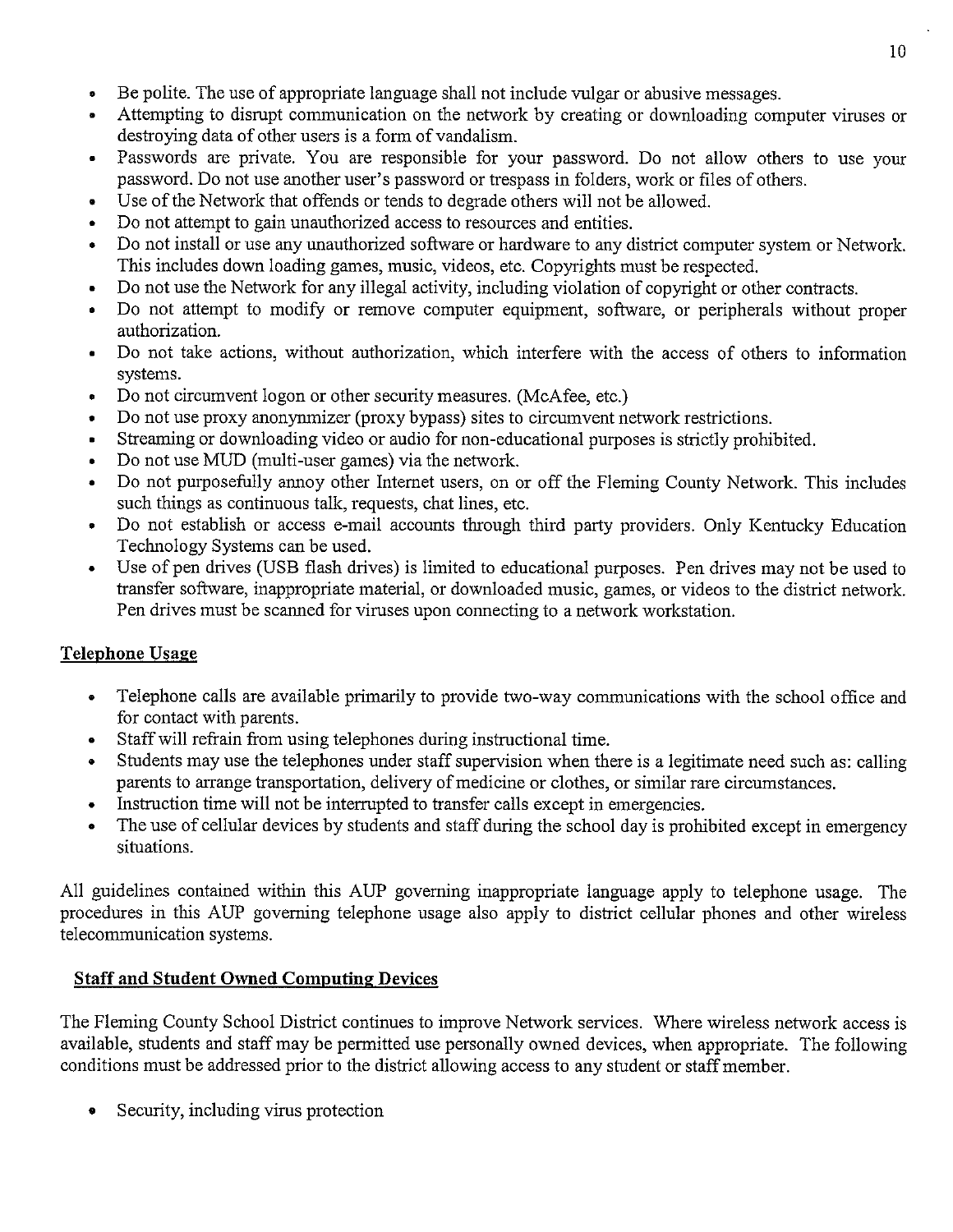- $\bullet$ Network stability
- Liability for personal property
- Repairs and upgrades  $\bullet$

Any student or staff member who brings a personally owned computer or other technology device to school shall be personally responsible for the safety and security of the equipment, and shall therefore be responsible for any damages to those devices. No privately owned device shall be granted access to the Network without authorization of the district technology staff. Any device that connects to the Internet via wireless connection (802.11 a/b/g/n) is considered a technology device. Any device that operates via the following operating systems is considered a computing device: Palm OS, Windows, Pocket PC, Mac, or other like system. Studentowned devices connecting to the Fleming County Schools network wirelessly may be granted Internet access only. All Internet traffic shall be logged and filtered through the district proxy (Senate Bill 230; 701 KAR  $5:120$ 

Any software residing on privately owned computing or technology devices is the sole responsibility of the owner and must be personally owned and legally obtained. The District shall not be responsible for determining whether software residing on privately owned devices is legal. Anti-virus software is the responsibility of the owner and must be updated to meet the minimum requirements of the district. Any device failing to meet antivirus standards will be denied access to the District Network. Any personal software residing on student or staff owned devices that interfere with the Fleming County Schools Network may be removed by District technology staff, alternately, the technology staff may remove the device from the network until such software is removed.

Repair and maintenance of student and staff owned devices is the sole responsibility of the owner. District owned internal components may not be added to personally owned devices. Any damages incurred to personally owned devices as a result of use on the Fleming County Schools Network are the responsibility of the owner. The privacy and security of any item stored on or transmitted by personally owned devices is the responsibility of the owner.

## For all privately owned computing or technology devices in Fleming County Schools, the District reserves the right to:

- Monitor and log all activity.
- Determine when and where the use of such devices is permissible.  $\bullet$
- Determine whether specific uses of these devices are consistent with the Acceptable Use Policy and Discipline Handbook.
- Determine whether use of these devices or network resources is appropriate.  $\bullet$
- Install additional management software and/or apply permission or security policies to such devices.  $\bullet$
- Remove the user's access to the network and/or terminate the right to use personally owned equipment  $\bullet$ in district facilities if it is determined that the user has engaged in unauthorized activity or has violated the Acceptable Use Policy.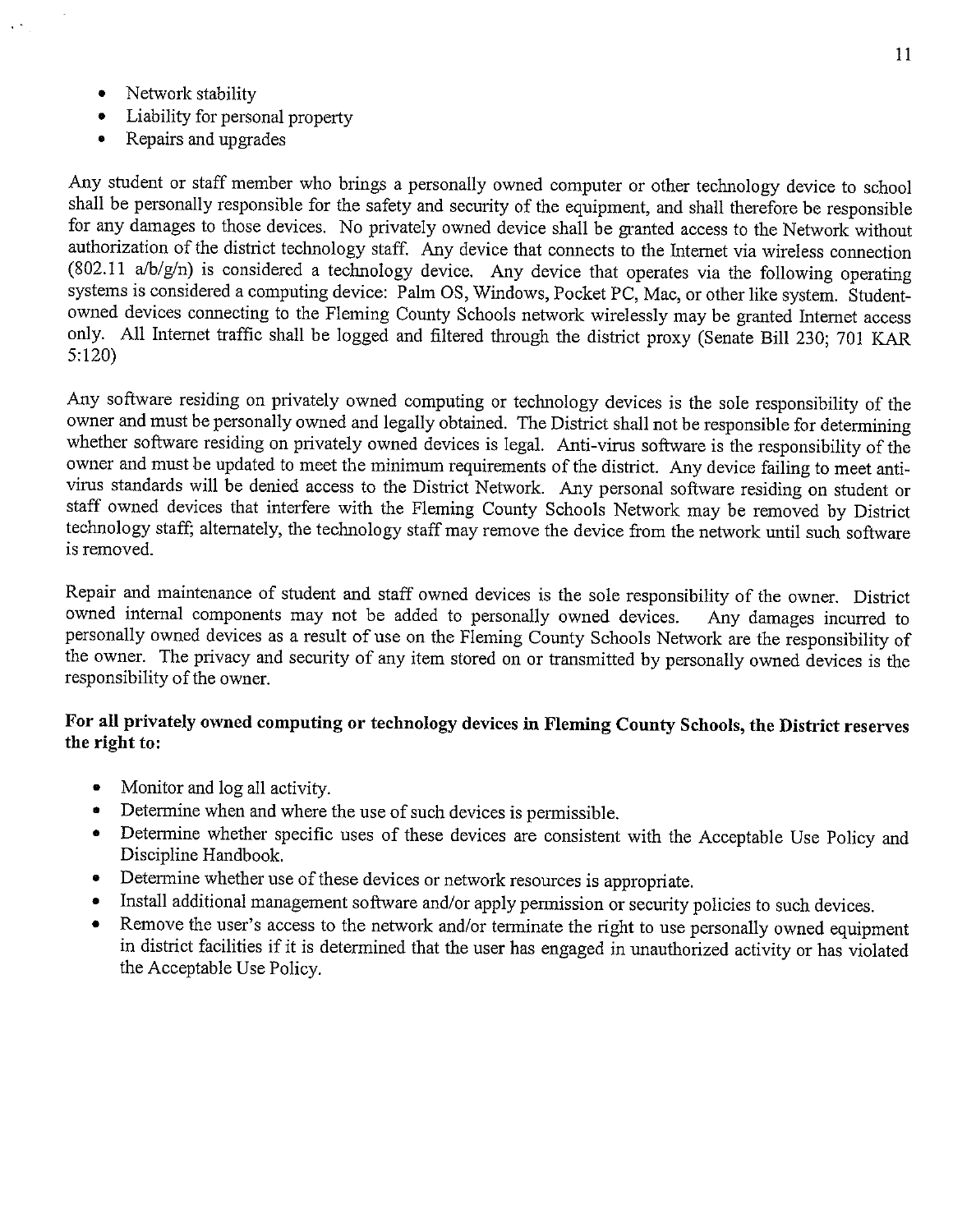Please complete the information below and return a copy to the District Technology Coordinator to request permission to use a privately owned computing or technology device on the Fleming County Schools Network.

| Brand Name:        | Model #:            | Serial #: |
|--------------------|---------------------|-----------|
| Description:       | Equipment Location: |           |
| Student Signature: | Date:               |           |
| Parent Signature:  |                     | Date:     |

## **Disciplinary Action**

- Student discipline for violation of any part of these procedures shall be based on the severity of the  $\bullet$ infraction.
- Student disciplinary action includes, but is not limited to, the loss of any or all computer privileges,  $\bullet$ termination of the user's account, removal from the class with a failing grade and/or suspension/expulsion. Privileges will be reinstated at the discretion of the district administrators.
- $\bullet$ Discipline of staff may involve actions up to and including termination of employment.
- Parents, guardians and/or perpetrators may be billed for damages to technology resources.
- Illegal/criminal activities will be referred to the appropriate law enforcement agency.  $\bullet$
- Students or staff members who deface a District web site or otherwise make unauthorized changes to a web site shall be subject to disciplinary action, up to and including expulsion and termination, as appropriate.

## **Outlook Live**

The Outlook Live e-mail solution is provided to your child by the District as part of the Live@edu service from Microsoft. By signing this form, you hereby accept and agree that your child's rights to use the Outlook Live email service, and other Live@edu services as the Kentucky Department of Education may provide over time, are subject to the terms and conditions set forth in District policy/procedure as provided, and that the data stored in such Live@edu services, including the Outlook Live e-mail service, is managed by the district pursuant to policy 08.2323 and accompanying procedures. You also understand that the Windows Live ID provided to your child can also be used to access other electronic services that provide features such as online storage and instant massaging. Use of those Microsoft services is subject to Microsoft's standard consumer terms of use (the Windows Live Service Agreement), and data stored in those systems is managed pursuant to the Windows Live Service Agreement and the Microsoft Online Privacy Statement. Before you child can use those Microsoft services, he/she must accept the Windows Live Service Agreement and, in certain cases, obtain your consent.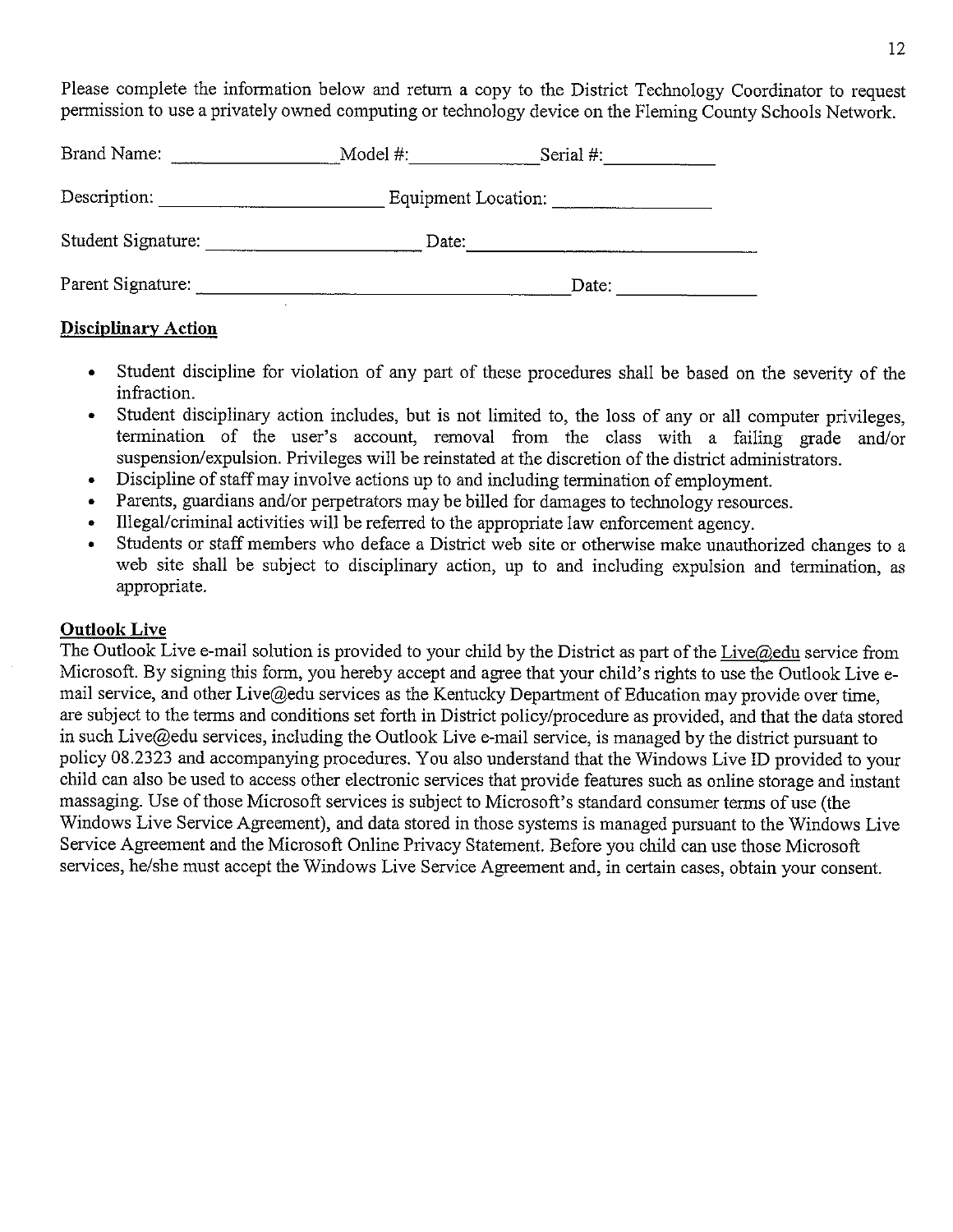# **Electronic Access/User Agreement Form**

**STUDENT NAME:** 

PARENT NAME:

I have read the District's Acceptable Use Policy, understand the policy, and agree to comply with the policy as stated. Should I violate the policy, I understand that I may lose network privileges.

**Student Signature** 

As the parent or legal guardian of the student signed above, I grant permission for the student to access networked services such as e-mail and the Internet. The District uses software to control access to objectionable material on the Internet and provides supervision of student computer use. However, I understand that some material accessed on the Internet may be objectionable. I accept responsibility for providing the student guidance on Internet access.

> Parent/Guardian Signature Date

## Parent Permission for World Wide Web Publishing of Student Work

We understand that our daughter's/son's work (art, writing, etc.) may be considered for publication on the World Wide Web, a part of the Internet. No home address or telephone number will appear with such work.

We grant permission for publishing on the World Wide Web as described above. A copy of all work published on the World Wide Web will be printed out and sent home with the student.

Parent/Guardian Signature

I, the student, give permission for publishing my work on the World Wide Web.

**Student Signature** 

**Date** 

Date

Date

NOTE: Federal law requires the District to monitor online activities of minors.

# Staff Agreement and Responsibility  $-$  (Must be signed if working with students and the network)

I understand and will abide by the Fleming County School District's Acceptable Use Procedures for Network Access and Telephone Usage. I further understand that any violation of the regulations stated in this policy is unethical and may constitute a criminal offense. Should I commit any violation, my access privileges may be revoked, disciplinary action up to and including termination may be taken, and/or appropriate legal action may be pursued.

I agree to promote the Acceptable Use Procedures with each of my students. I agree to instruct students on acceptable use of the network and proper network/telephone etiquette. During the times students are assigned to my care, I agree to direct students to acceptable network/telephone resources and monitor their use at all times. Neglect in my responsibility as an instructor could result in disciplinary action.

| Personnel Name (Please print): |       | School Assignment: |  |
|--------------------------------|-------|--------------------|--|
| Job Title:                     |       |                    |  |
| Signature:                     | Date: |                    |  |

SCHOOL: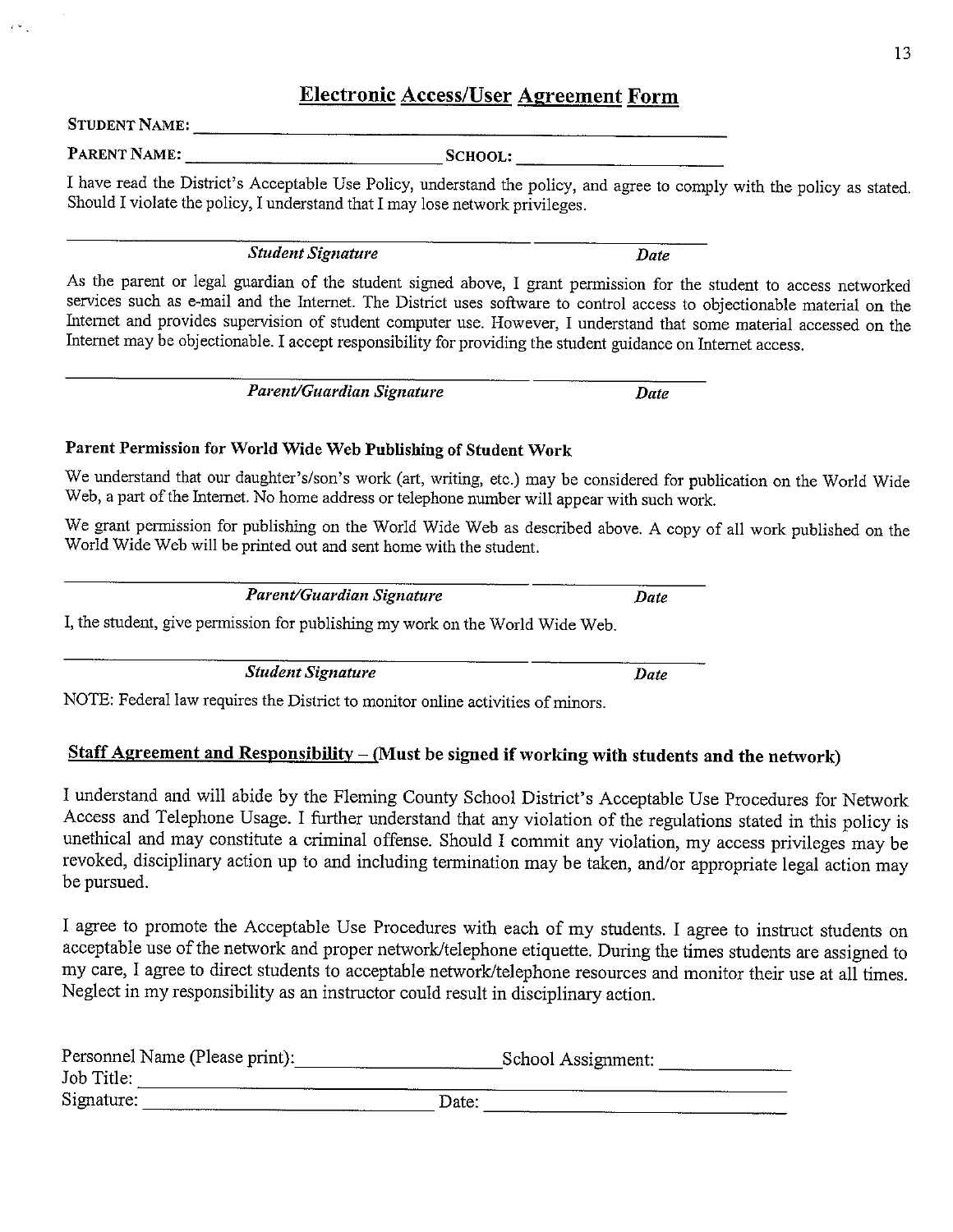## **Library Bill of Rights**

The American Library Association affirms that all libraries are forums for information and ideas, and that the following basic policies should guide their services.

I. Books and other library resources should be provided for the interest, information, and enlightenment of all people of the community the library serves. Materials should not be excluded because of the origin. background, or views of those contributing to their creation.

II. Libraries should provide materials and information presenting all points of view on current and historical issues. Materials should not be proscribed or removed because of partisan or doctrinal disapproval.

III. Libraries should challenge censorship in the fulfillment of their responsibility to provide information and enlightenment.

IV. Libraries should cooperate with all persons and groups concerned with resisting abridgement of free expression and free access to ideas.

V. A person's right to use a library should not be denied or abridged because of origin, age, background, or views.

VI. Libraries which make exhibit spaces and meeting rooms available to the public they serve should make such facilities available on an equitable basis, regardless of the beliefs and affiliations of the individuals or groups requesting their use.

Adopted June 18, 1948 by the American Library Association; amended February 2, 1961; January 23, 1980; inclusion of "age" reaffirmed January 23, 1996.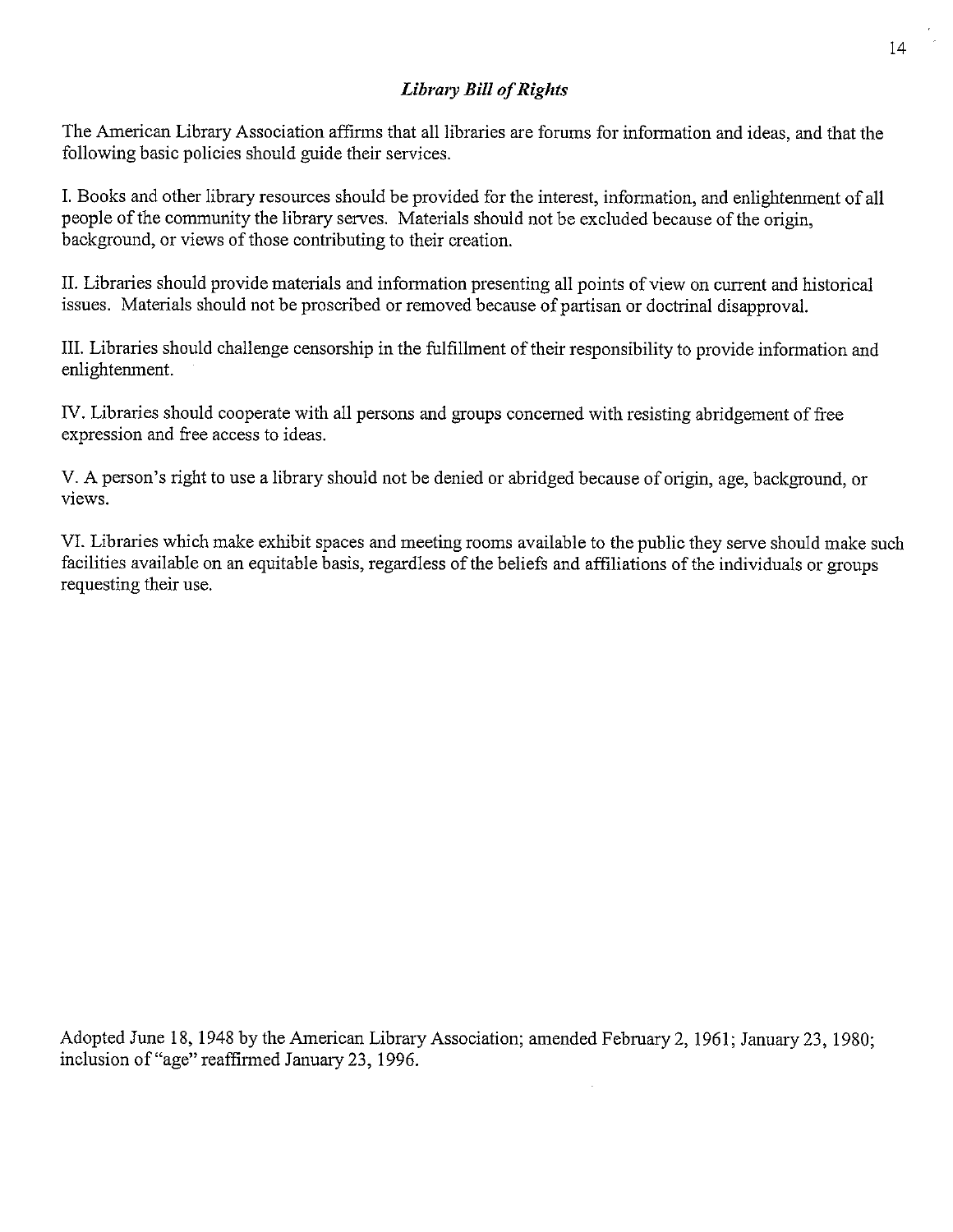## **Faculty Recommendations for Library Media Center Materials**

Return to the media center upon completion.

Curriculum Unit Material Requested For:

Special Needs (Visually Impaired, ESOL, G/T):

Type of Media Requested (e.g. book, video, computer software, CD-ROM):

Please List Specific Recommendations:

- 1. Author:
- 2. Title:

 $\mathbf{v} \in \mathcal{V}$ 

- 3. Publisher/Producer:
- 4. Copyright Date:
- 5. Please explain why you are recommending this resource.

| Approval: $Yes \Box No \Box$ | Library Use Only<br>Date Material Purchased: |
|------------------------------|----------------------------------------------|
| Vendor:                      | Review Source:                               |
|                              |                                              |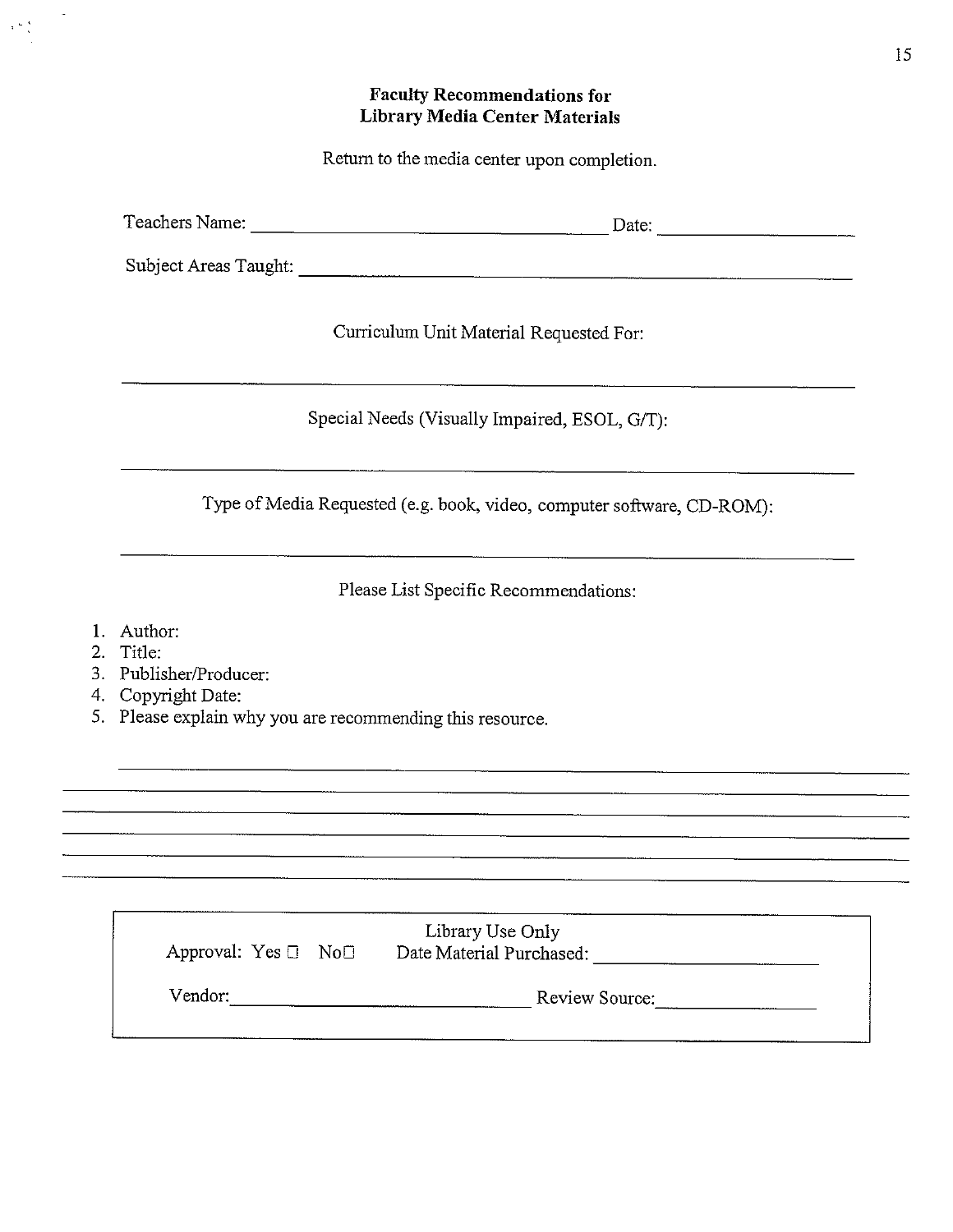## Parent and/or Student Recommendations for Parent/Student Library Media Center Materials Request

|                      |                        | Return to the media center upon completion.                            |
|----------------------|------------------------|------------------------------------------------------------------------|
|                      |                        |                                                                        |
|                      |                        |                                                                        |
|                      |                        |                                                                        |
|                      |                        | Special Needs (Visually Impaired, ESOL, G/T):                          |
|                      |                        | Type of Media Requested (e.g. book, video, computer software, CD-ROM): |
|                      |                        | I would like materials on these subjects in the library media center:  |
|                      |                        | The library needs more information on the following subjects:          |
|                      |                        | Please List Specific Recommendations here:                             |
| Author:<br>2. Title: | 3. Publisher/Producer: |                                                                        |

- 4. Copyright Date:
- 5. Please explain why you are recommending this resource.

| Approval: Yes $\Box$ No $\Box$ | Library Use Only<br>Date Material(s) Purchased: |  |
|--------------------------------|-------------------------------------------------|--|
| Materials Purchased:           |                                                 |  |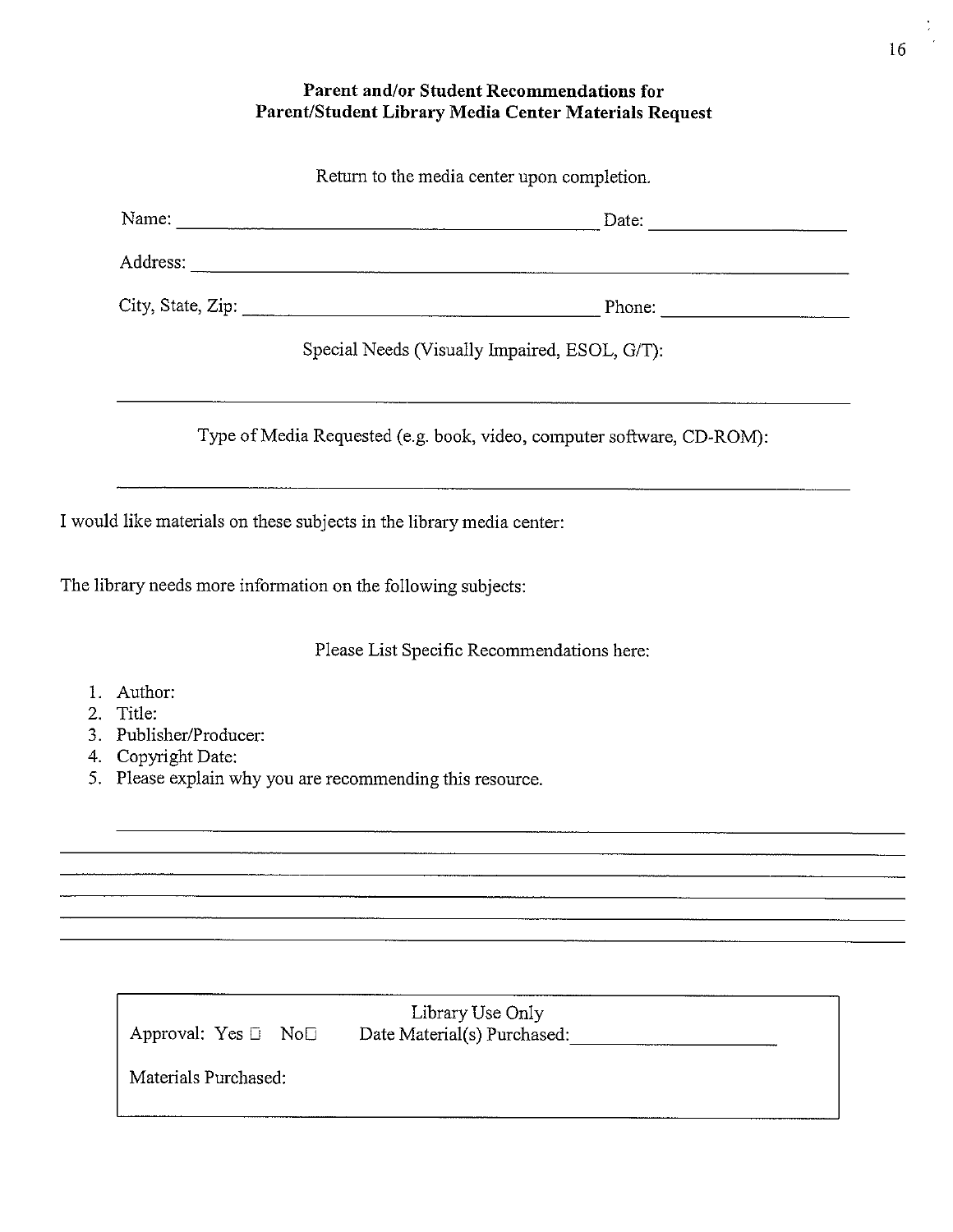# Request for Reconsideration of Instructional Materials

|                        | Title:                                                      |  |
|------------------------|-------------------------------------------------------------|--|
|                        |                                                             |  |
|                        |                                                             |  |
|                        | Street Address:                                             |  |
|                        | City, State, Zip:                                           |  |
|                        |                                                             |  |
|                        |                                                             |  |
| Complainant Represent: | (Example: self, name of organization, identify other group) |  |
|                        |                                                             |  |

1. What within the item do you find to be objective? (Please be specific)

 $\label{eq:2} \begin{array}{c} \mathbf{r} & \mathbf{r} \\ \mathbf{r} & \mathbf{r} \\ \mathbf{r} & \mathbf{r} \end{array}$ 

2. What do you feel might be the result of using/reading/viewing this item?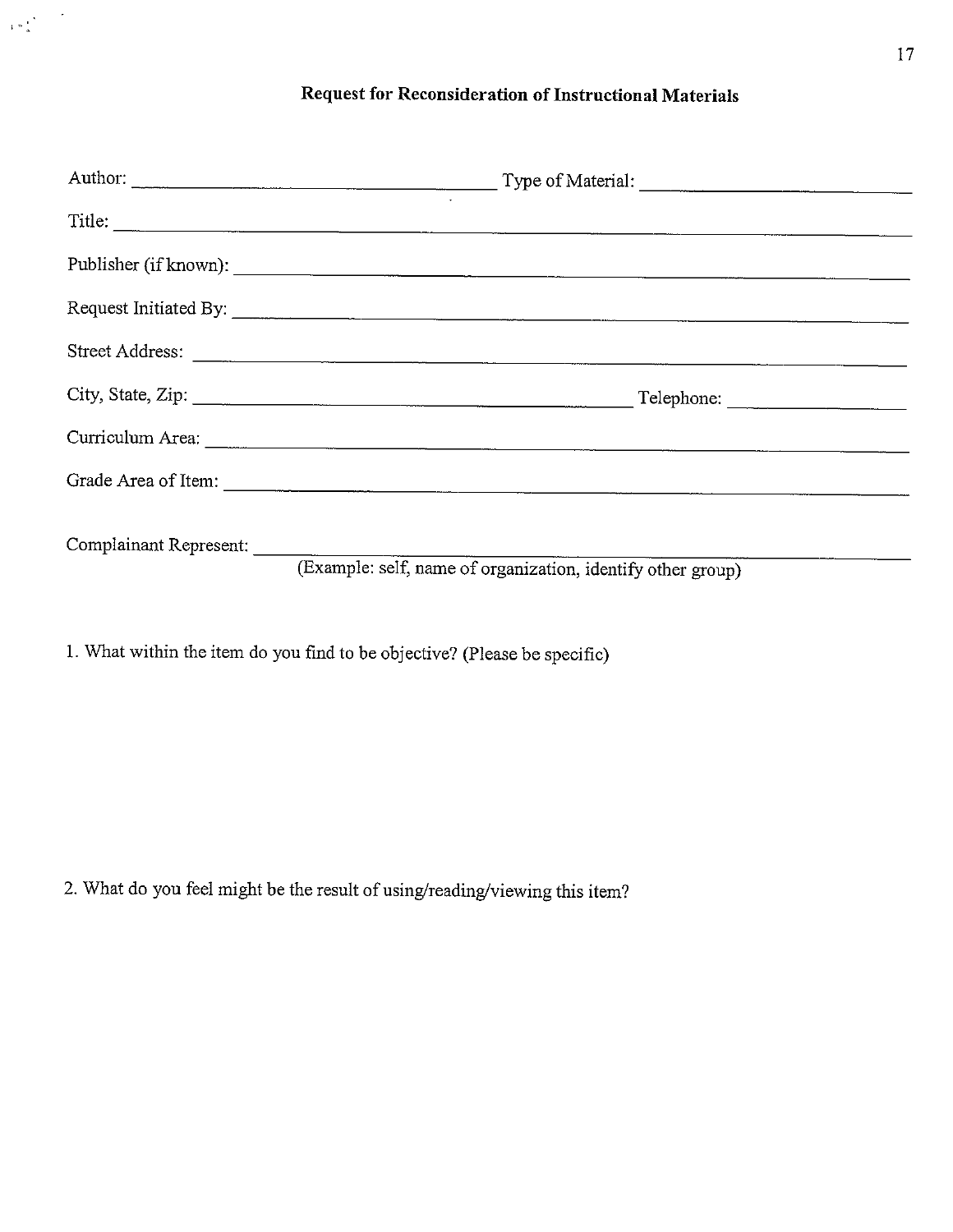3. For what age group would you recommend this item?

4. Do you feel there is value in this item?

5. Have you examined the item in its entirety? If not, which parts did you read?

6. Have you had an opportunity to discuss the proposed use of this item with a member of the staff or administration?

| ----<br> | ite: |  |
|----------|------|--|
|          |      |  |

Signature of Complainant

Please send this request to: Whitney Shannon Library Media Specialist Simons Middle School Library 242 West Water Street Flemingsburg, KY 41041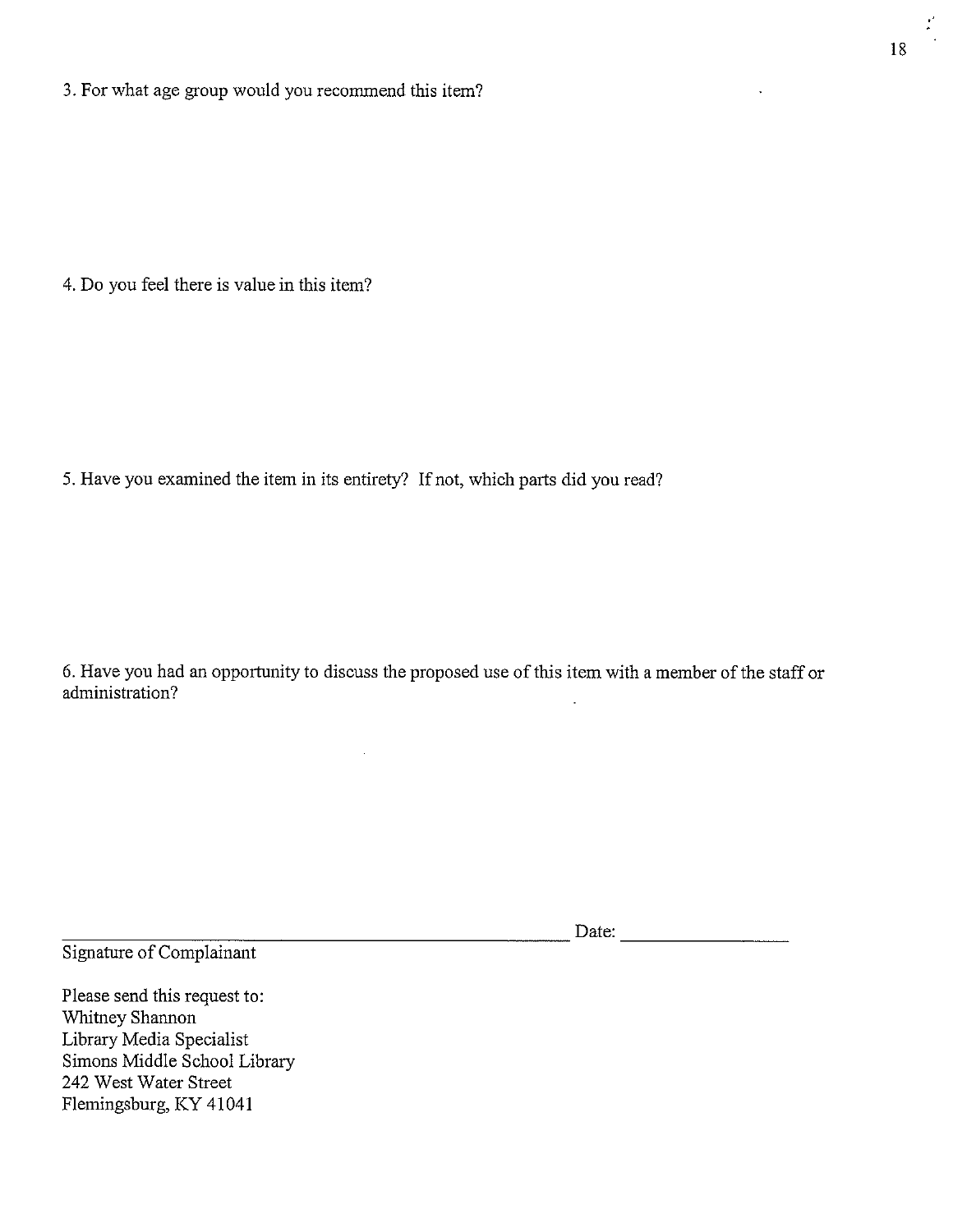- American Library Association. (1996). Library bill of rights. Retrieved October 8, 2007, from http://www.ala.org/ala/oif/statementspols/statementsif/librarybillrights.htm
- Bishop, K. (2007). The collection program in schools: Concepts, practices and information sources, 4th ed. Westport, Connecticut: Libraries Unlimited.

Carver Community Middle School. (2007). Carver community middle school media center collection development policy. Retrieved September 28, 2007, from http://www.palmbeach.k12.fl.us/Multimedia/PDF/MSColDev.pdf, from google.com.

- Holy Cross School. (2006.) Holy Cross school library collection development policy. Retrieved October 8, 2007, from http://www.holycrosstigers.com/1/LibraryCollectionDevelopmentPolicy.pdf, from yahoo.com.
- Hughes-Hassell, S., & Mancall, J. C. (2005). Collection management for youth: Responding to the needs of learners. Chicago, IL: American Library Association.
- Montana State Library Commission. (May 2005). Collection development guidelines for school library media programs. Retrieved September 28<sup>th</sup>, 2007, from http://msl.state.mt.us/slr/cmpolsch.html, from google.com.
- RJHS Collection Development Policy. (2007). James Solomon Russell Junior High school library: Collection development policy. Retrieved September 19th, 2007, from http://www.geocities.com/lisajunedenton/collection.html, from google.com.
- Spencer, Roxanne Myers. (2006) My best practices: Top ten of a good collection development policy. Retrieved September 19, 2007 from Western Kentucky University, Blackboard Website, LME 502 Fall 2007.